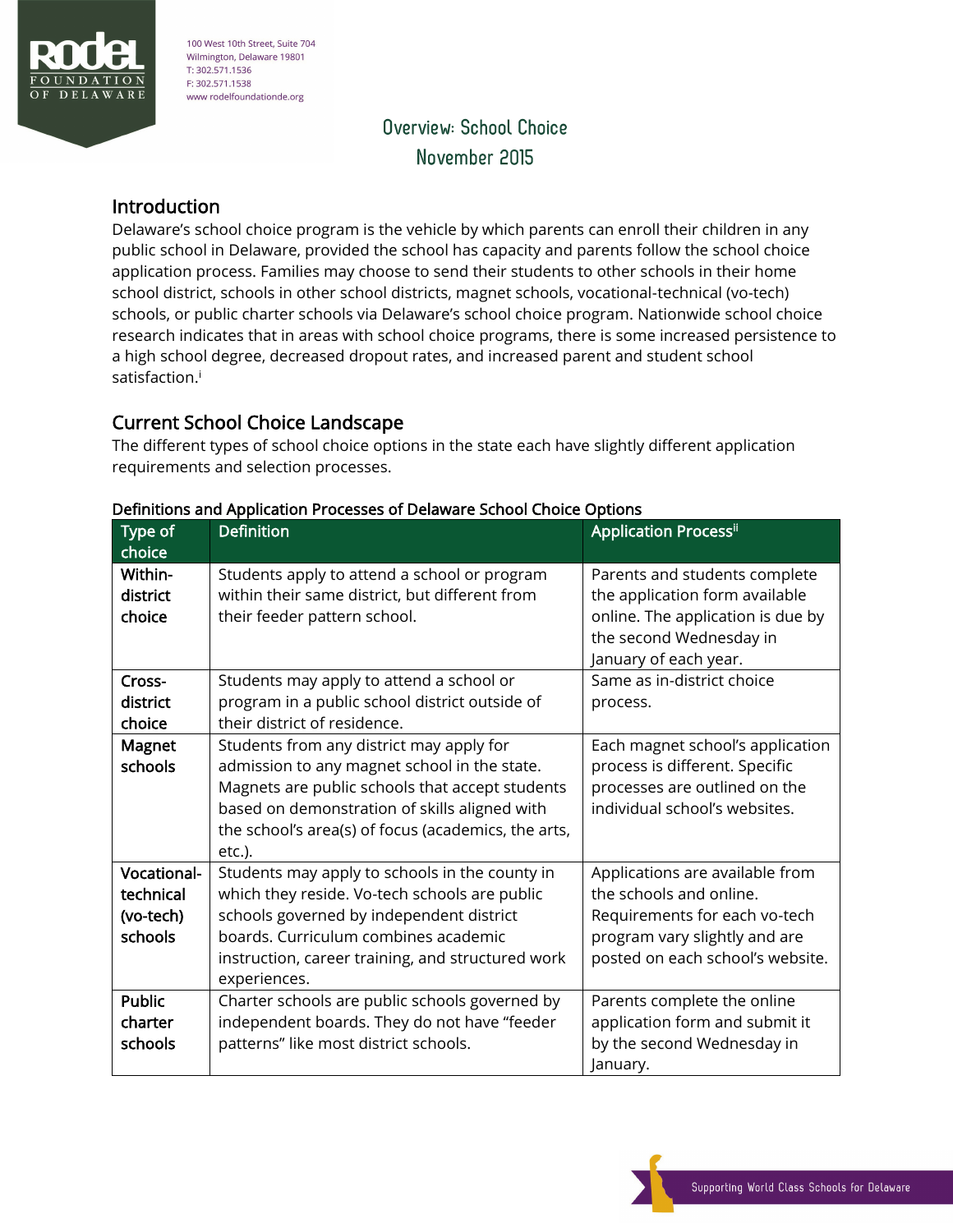In 2013-14, approximately one in three Delaware public school students exercised school choice.<sup>iii</sup> That year thirteen percent of Delaware public school students participated in in-district choice, while six percent participated in cross-district choice. Eight percent of Delaware students attended charter schools, and another five percent attended vo-tech schools.

In March 2015, Governor Jack Markell announced the creation of a needs assessment and strategic planning process for all Delaware public schools, the Statewide Review of Educational Opportunities (SREO). The SREO, which is currently underway, will review current opportunities and trends in an effort to quantify areas of unmet need for Delaware families, and will be used to develop a statewide strategic plan to address the projected future educational needs of Delawareans.iv

## How Delaware Compares

Delaware is:

- One of 21 states that currently requires school districts to allow students to cross district boundaries to attend school.
- One of 23 states that currently requires school districts to allow students to transfer to another school in their same home district.

Over the past several years, many states have taken action to give more parents and families the ability to choose schools for their children. According to the Condition of Education report (2009), 24.5 percent of parents nationwide report having the ability to send children to a chosen public school. Between 1993 and 2007, the percentage of children attending a "chosen" public school rose from 11 percent to 16 percent nationwide. $v$ 

Delaware is one of 42 states, plus the District of Columbia, that has laws allowing for charter schools.<sup>vi</sup> Both the number and percentage of students enrolled in public charter schools in Delaware has grown in recent years. In the 2014-15 school year, Delaware had 24 public charter schools serving approximately 12,500 students.<sup>vii</sup> Nationwide, there were approximately 6,700 charter schools in operation in 2014-15, serving approximately 2.9 million students (approximately five percent of total public school student enrollment).<sup>viii</sup>

In 2015-16, there are a total of 27 charter schools in operation in Delaware, including five new charter schools: Great Oaks Charter School, Freire Charter School, The Delaware MET, Delaware Design-Lab High School, and First State Military Academy. One additional charter school, Delaware STEM Academy, has been authorized to open in the 2016-17 school year. Per legislation, ${}^{\sf ix}$  no additional charter schools will be authorized to open in the City of Wilmington prior to June 30, 2018.

## Potential Action Steps

While there has been much work to ensure that all students have opportunities to attend high quality schools, there is work to build upon in this area. Recommendations for potential action steps related to school choice are included below.

| Category   | <b>Potential Action Steps</b>   | <b>Progress Underway</b> | <b>Supporters</b>      |
|------------|---------------------------------|--------------------------|------------------------|
| Increase   | Consider efforts to improve     | • Enrollment             | • Delaware Charter     |
| equity     | information on public school    | Preferences Task         | <b>Schools Network</b> |
| across the | quality and services as well as | Force                    | • Delaware PTA         |
| choice     | continue to simplify equal      | · SchoolChoiceDE.org     |                        |
| system     | access to all schools through a |                          |                        |
|            | common application process.     |                          |                        |